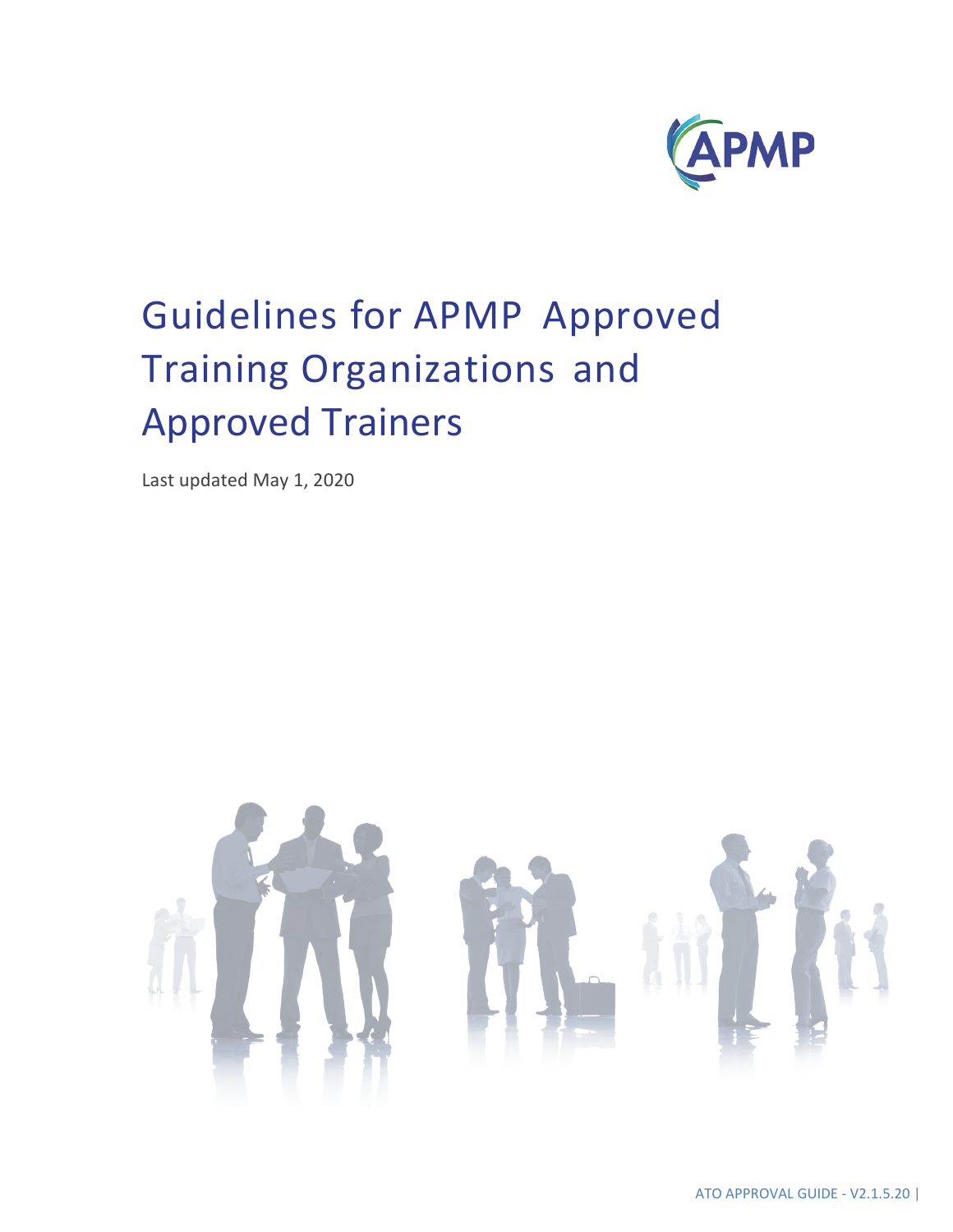# **Introduction**

Thank you for your interest in serving as an APMP Approved Training Organization (ATO) or Approved Trainer (AT).

All organizations and individuals who want to offer training coursesleading to the APMP Foundation Level examination, the APMP Practitioner OTE examination, the APMP Capture Practitioner OTE and/or any other APMP accredited qualifications must be approved by APMP.

This guide outlines the requirements/qualifications you need to become an ATO/AT, including the application process, the approval process, associated fees, and other useful information.

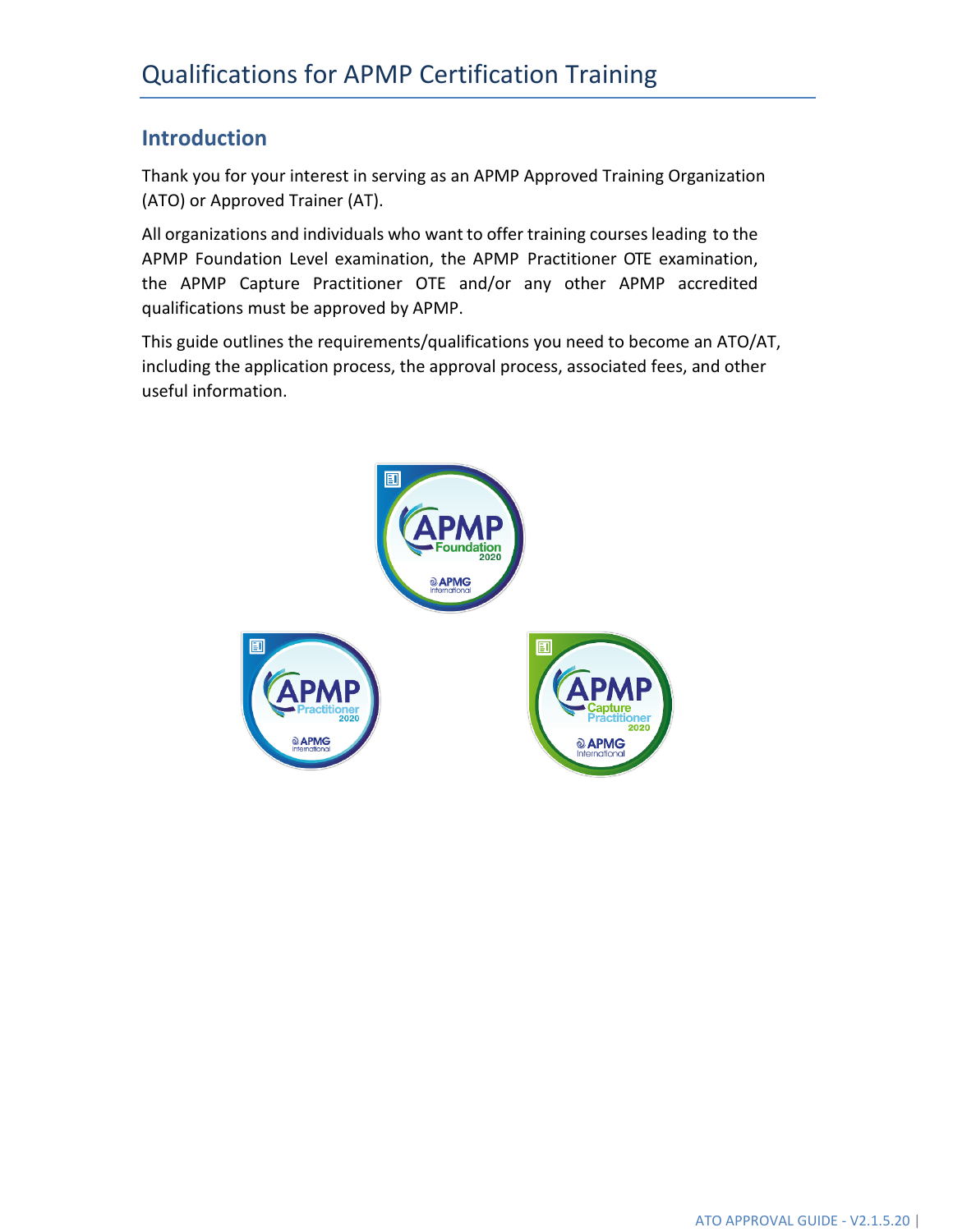# **Becoming an Approved Training Organization (ATO)**

### **Definition**

An ATO is an organization approved by APMP to provide APMP Foundation, APMP Practitioner and APMP Capture Practitioner training to industry and to administer the attendant examinations as part of or in conjunction with training sessions.

### **Qualification**

To be an ATO, you must:

- Demonstrate a record of successfully running training courses for professionals.
- Appoint a lead trainer responsible for ensuring that training is delivered to APMP guidelines. The lead trainer must demonstrate domain capacity by passing the APMP Practitioner Level Exam.
- Have your course material sanctioned/approved by APMP.
- Those wishing to offer training to the Practitioner OTE and Capture Practitioner OTE certification exams must also have passed those exams prior to training.
- Have sufficient staff members to complete the administrative tasks associated with the APMP Foundation Exam.

#### **Application**

To apply to be an APMP ATO, submit the following information to APMP's Chief Executive Officer, Rick Harris at [rick.harris@apmp.org:](mailto:rick.harris@apmp.org)

- Evidence of your credentials for becoming an ATO. This information will be held in strict confidence and won't be shared with those outside APMP's certification program.
- A statement of your ambitions and goals once approved. Please include detail on your plans to promote and deliver APMP Certification related training including any specific sectors targeted, geographies or other defining factors.
- Details and a bio of the person nominated as lead trainer, including their relevant qualifications and APMP membership number.
- To include additional Approved Trainers, please provide their details along with any relevant qualifications and their APMP membership number.
- Names and contact information for two relevantreferees.

APMP will review your application. We will use the criteria in this document to confirm whether you may become an ATO.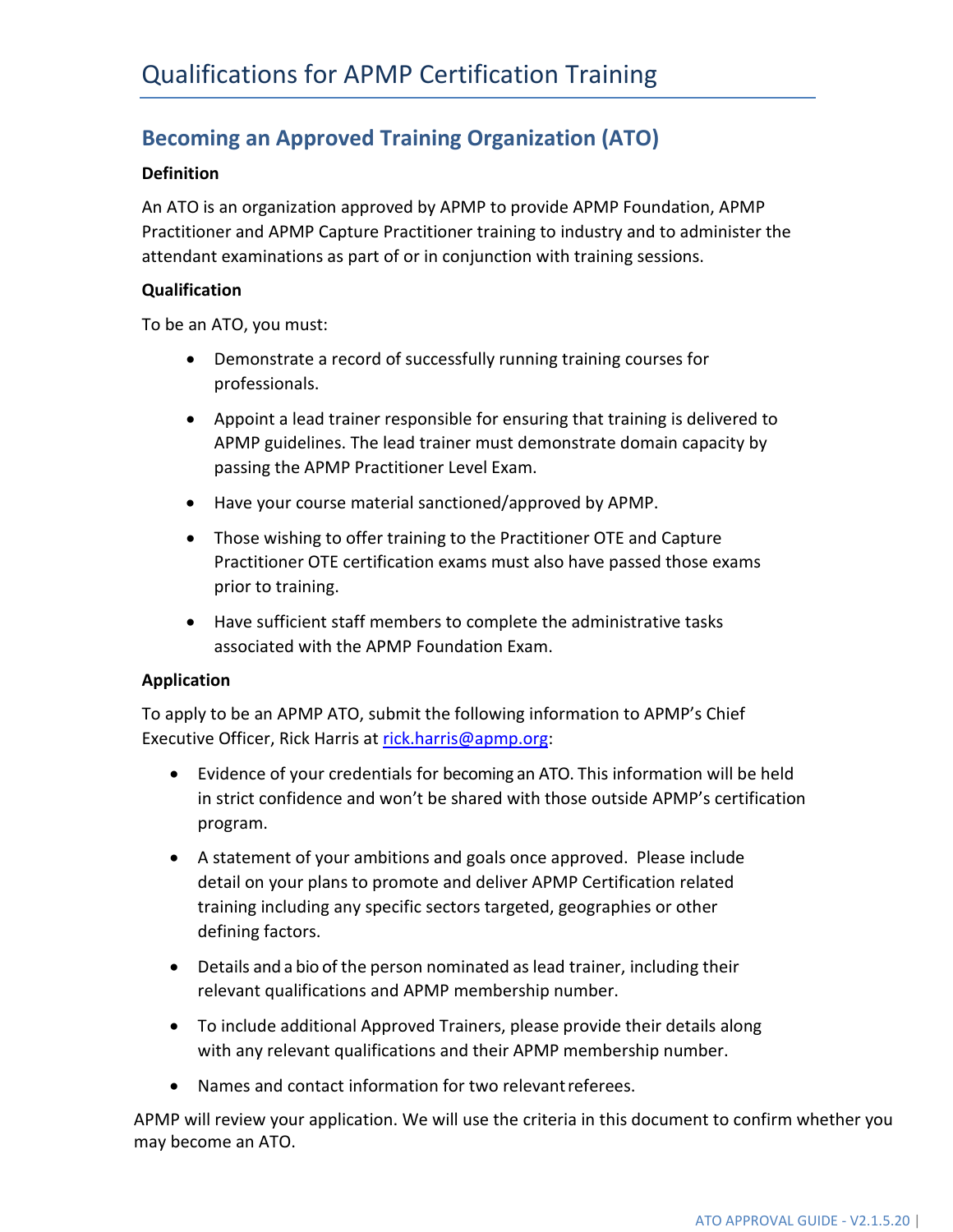## **Fees**

If your application is approved, the following one-time fees must be paid before you are admitted to register of Approved Training Organizations

- **1. APMP IP Licence Fee \$1000.00 (USD)**
- **2. Approved Trainer Registration Fee \$ 250.00 (USD)**

The Licence Fee includes the registration fee for the Lead Trainer

The AT registration fee is due for each additional Approved Trainer.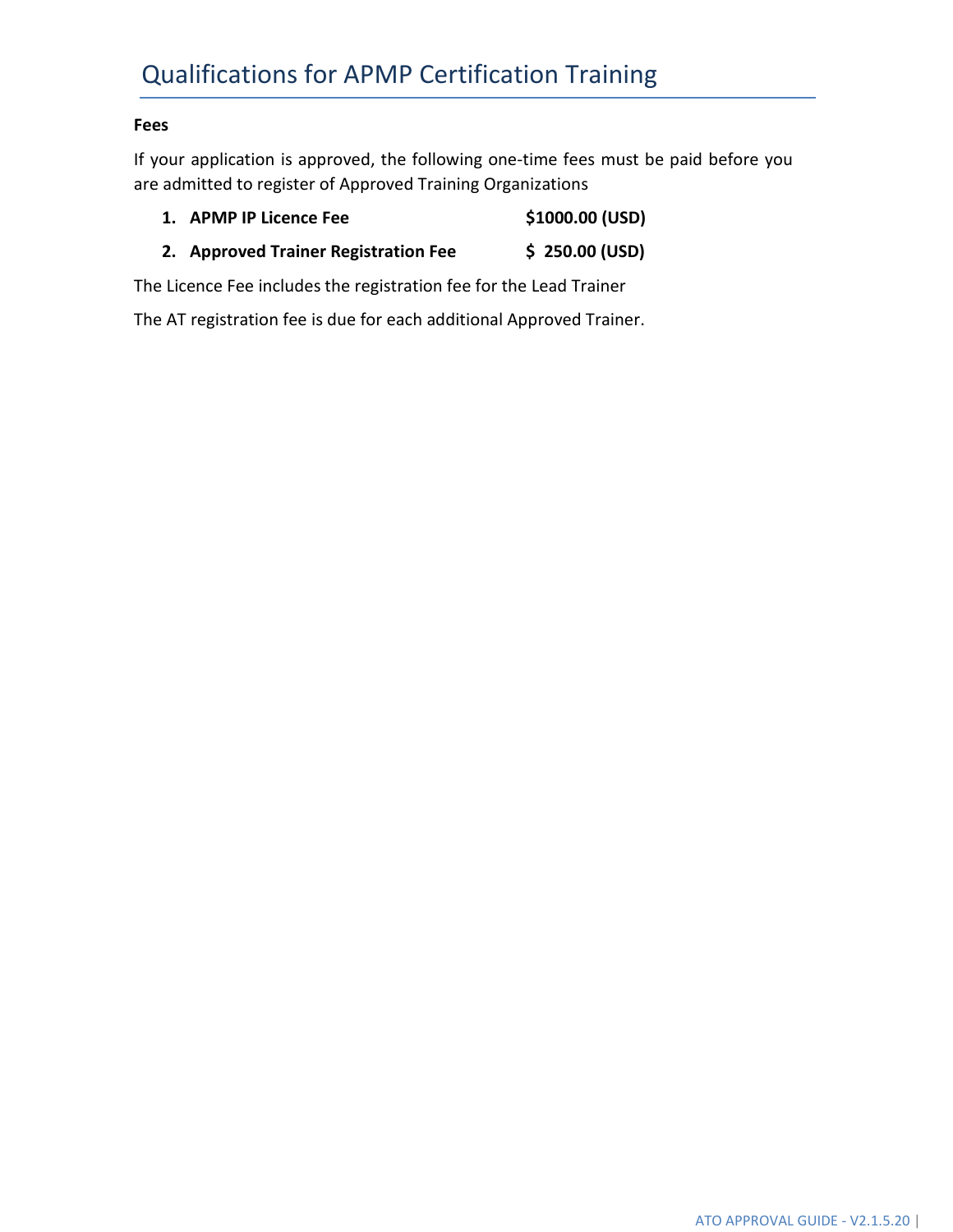# **Becoming an Approved Trainer (AT)**

## **Definition**

An AT is an individual approved by APMP to provide APMP Foundation and Practitioner training. All ATs must be aligned with an ATO. An AT may administer the APMP Foundation examination as part of a training session.

## **Qualification**

To be an AT, you must:

- Demonstrate a record of successfully running training courses for professionals for at least two years.
- Have a minimum of two years' experience working within a proposal role.
- To deliver training and to administer examinations leading to the APMP Foundation or APMP Practitioner, the AT must demonstrate domain capacity by passing the APMP Practitioner Level OTE.
- To deliver training and to administer examinations leading to the Capture Practitioner Level OTE the AT must demonstrate domain capacity by passing the APMP Capture Practitioner Level OTE Application

To apply to be an AT**,** submit the following information to APMP's Executive Director, Rick Harris at [rick.harris@apmp.org:](mailto:rick.harris@apmp.org)

- Brief outline to prove that you meet the required standards of becoming an AT, credentials for becoming an AT, and your training experience.
- Name and contact information for two relevantreferences.
- If you are applying to do internal training, you should be aligned with an ATO and provide APMP with an explanation of your organization's professional development certification plans for the next two years.

APMP will review your application and confirm whether you meet the criteria to become an Approved Trainer.

## **Fees**

If your application is approved, your ATO must pay a one-off license and registration fee of USD 250.00 on your behalf.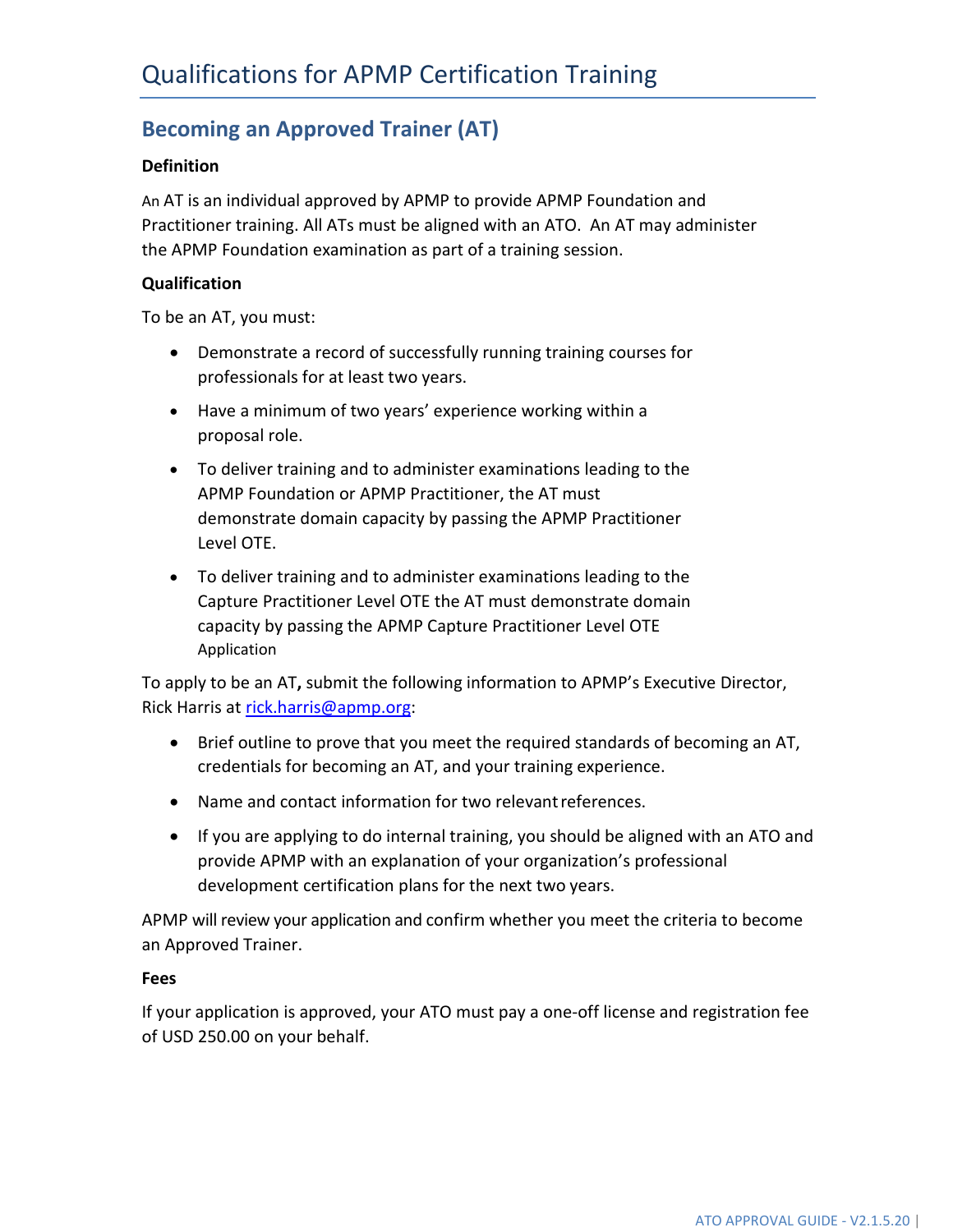## **How Fees Are Used**

One hundred per cent of the funds generated from ATO and AT licensing fees are used to maintain APMP Certification programs.

For example, fees may be used to:

- Update, edit, and maintain the certification program, including instructions, questions, and study materials.
- Defray translation costs associated with maintenance of these materials so we may offer APMP Certification to new international markets.
- Complete any required activity to help support and maintain accreditation for either ATOs or ATs.

## **Next Steps**

Once you've paid your fees, the following will occur:

- 1. If APMP approves your application to become an ATO/AT, we will send you our training materials. These include;
	- A PowerPoint presentation that outlines a suggested level of detail in which to cover each of the syllabus topics;
	- The APMP Foundation Study Guide;
	- The APMP Glossary of Terms.

These documents are for reference purposes and your use only, not for resale.

- 2. The ATO will create a set of trainer notes based on these materials. These will be reviewed in conjunction with APMP, and you will receive feedback, support and guidance as necessary.
- 3. You may adapt the standard training deck as you see fit. If you do adjust the deck, you must submit it to APMP for review.
- 4. We will schedule a product knowledge interview and a live assessment. We will observe and score you against an APMP-approved ATO/AT checklist to ensure that you meet the standard qualifications.

We reserve the right to schedule additional live assessments if needed.

5. We will notify you no more than a week after your review whether you have passed your live assessment and whether you meet APMP approval.

We reserve the right to send representatives to training courses for audit and review purposes at any time during your training.